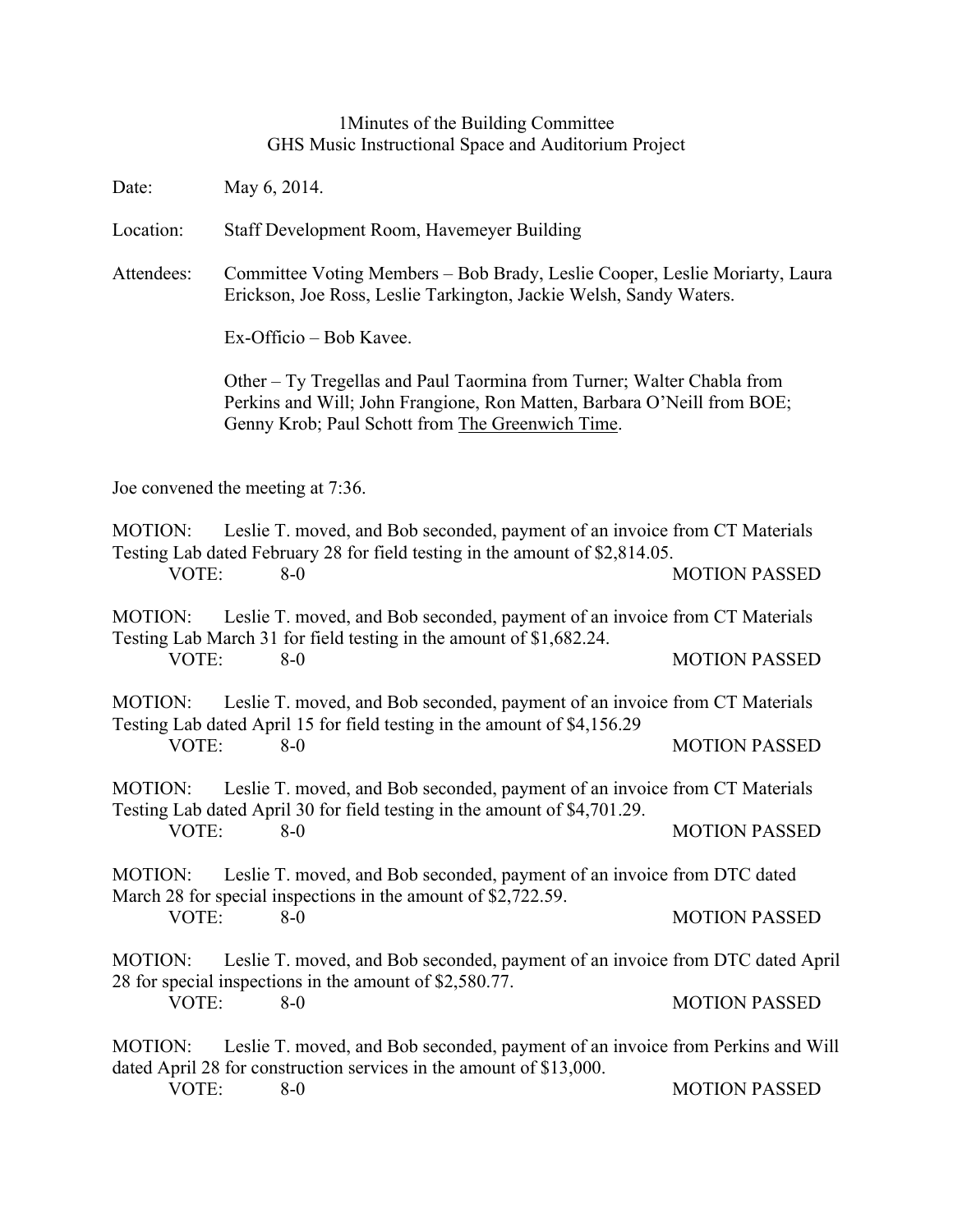| Leslie M. moved, and Bob seconded, payment of \$112,775 on the monthly<br><b>MOTION:</b><br>application request for \$142,775 for AMEC for onsite backfilling. |  |                                                                                                                                                                               |                      |
|----------------------------------------------------------------------------------------------------------------------------------------------------------------|--|-------------------------------------------------------------------------------------------------------------------------------------------------------------------------------|----------------------|
| VOTE:                                                                                                                                                          |  | 7-0-1 (Joe abstained)                                                                                                                                                         | <b>MOTION PASSED</b> |
| MOTION:<br>VOTE:                                                                                                                                               |  | Leslie T. moved, Bob seconded, payment to Villa in the amount of \$344,268.<br>$8-0$                                                                                          | <b>MOTION PASSED</b> |
| <b>MOTION:</b><br>VOTE:                                                                                                                                        |  | Leslie T. moved, Bob seconded, payment to United Steel in the amount of<br>\$53,990 for part erection of derricks 15 and 16 and part installation of stairs C and D.<br>$8-0$ | <b>MOTION PASSED</b> |
| <b>MOTION:</b><br>\$4,566 for shop drawings                                                                                                                    |  | Leslie T. moved, Bob seconded, payment to Millwork One in the amount of                                                                                                       |                      |
| VOTE:                                                                                                                                                          |  | $8-0$                                                                                                                                                                         | <b>MOTION PASSED</b> |
| <b>MOTION:</b><br>\$18,003 for shop drawings.                                                                                                                  |  | Leslie T. moved, Bob seconded, payment to Pook Diemont Ohl in the amount of                                                                                                   |                      |
| VOTE:                                                                                                                                                          |  | $8-0$                                                                                                                                                                         | <b>MOTION PASSED</b> |
| <b>MOTION:</b><br>VOTE:                                                                                                                                        |  | Leslie T. moved, Bob seconded, payment to Northeast Fire Protection in the<br>amount of \$9,291 for piping for fire lines.<br>$8 - 0$                                         |                      |
|                                                                                                                                                                |  |                                                                                                                                                                               | <b>MOTION PASSED</b> |
| <b>MOTION:</b><br>\$16,122.<br>VOTE:                                                                                                                           |  | Leslie T. moved, Bob seconded, payment to Ferguson Plumbing in the amount of                                                                                                  |                      |
|                                                                                                                                                                |  | $8-0$                                                                                                                                                                         | <b>MOTION PASSED</b> |
| MOTION:<br>\$36,165.<br>VOTE:                                                                                                                                  |  | Leslie T. moved, Bob seconded, payment to Ferguson HVAC in the amount of                                                                                                      |                      |
|                                                                                                                                                                |  | $8-0$                                                                                                                                                                         | <b>MOTION PASSED</b> |
| <b>MOTION:</b><br>\$16,739.<br>VOTE:                                                                                                                           |  | Leslie T. moved, Bob seconded, payment to Acme Electric in the amount of                                                                                                      |                      |
|                                                                                                                                                                |  | $8-0$                                                                                                                                                                         | <b>MOTION PASSED</b> |
| <b>MOTION:</b><br>\$83,891.<br>VOTE:                                                                                                                           |  | Leslie T. moved, Bob seconded, payment to Turner Construction in the amount of                                                                                                |                      |
|                                                                                                                                                                |  | $8-0$                                                                                                                                                                         | <b>MOTION PASSED</b> |

There was a discussion about Building Committee participation at the RTM District meetings this week and the full RTM meeting on Monday, May 12.

Tours on the jobsite for BOE, BET, and DPW in the last week were well received.